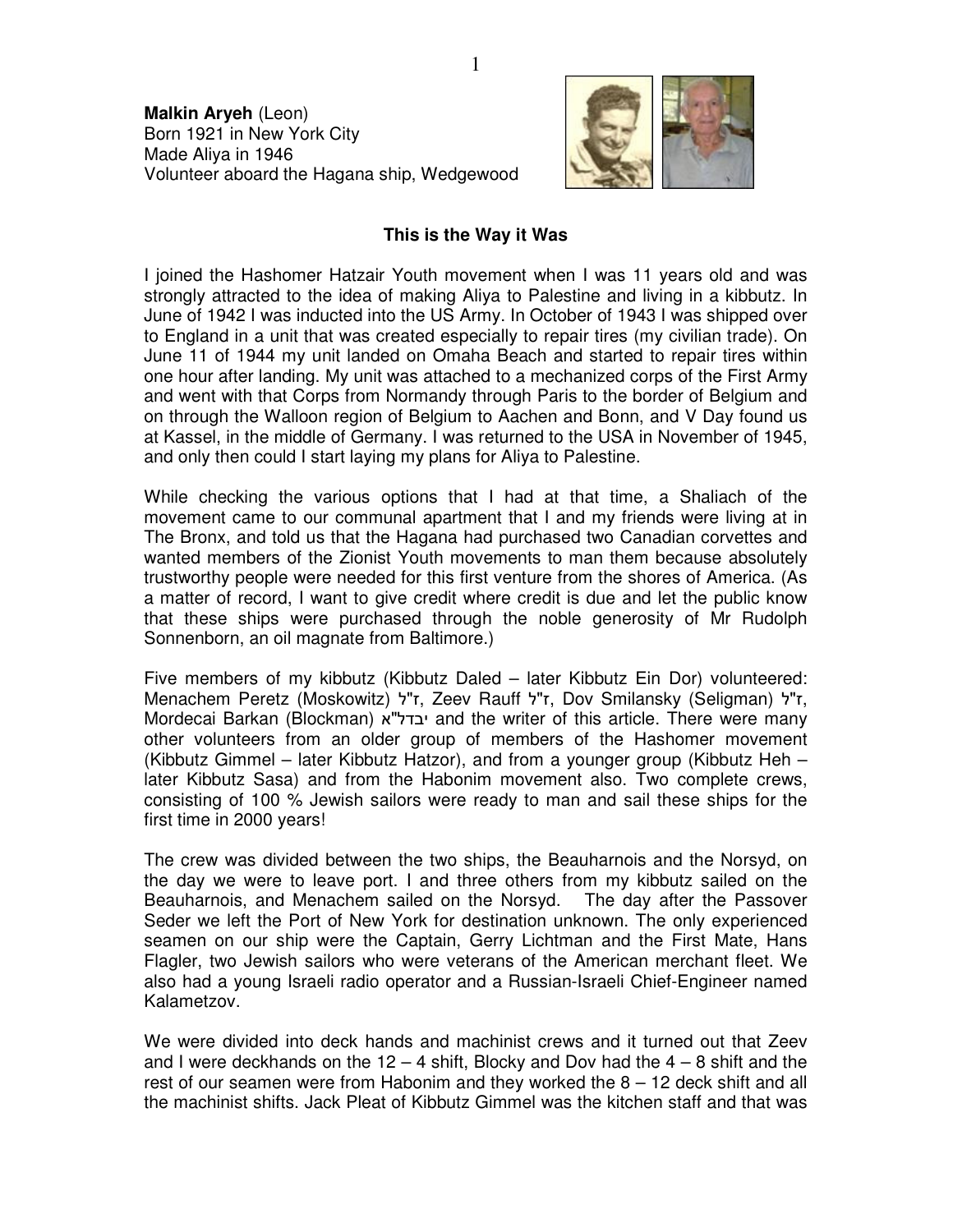it; 9 men on the machines, 6 on deck and 1 in the kitchen. That was the crew and the four officers completed the picture. The Captain and First Mate were old buddies and both were enlisted by their good friend Yoel Rohr, a member of Kfar Menachem and an artist. They had had no connection with the Zionist movement, but were ready to do anything that was 'against the British Empire'. Kalametzov was looking for good pay and a bottle of vodka, and he was given both on the ship. We from the youth movements were volunteers and received no pay at all. I think the radio operator was a Palyam man but that was only a guess then.

Out at sea we had trouble continuously with the ship's engines and sometimes we stopped and just floated along while some temporary repair was made. Finally, we put in to the port of Ponta Delgada in the Azores Islands so that some serious repair work could be done and we stayed there for ten days. While there, a Rabbi from Lithuania who was the only Jew on the island found our ship and begged the captain to take him along; he promised to earn his keep at kitchen work and the captain thought he might be needed once we took on our passengers.

From Ponta Delgada we sailed into a storm which reminded us how frail our sea-legs were, but somehow managed to reach Gibraltar (we were sailing under the flag of Panama as a bona-fide merchant ship). There we loaded up on fuel and crossed the strait into the Mediterranean. It was only then that the captain was informed of our destination; Genoa Italy. Our sister ship, the Norsyd, made for the port of Marseille. At this stage we deckhands were given more specific duties for the purpose of moving into port. I was given the job of helmsman; Blocky was in charge of the winches and Dov of the launches.

The Mediterranean was calm, the weather was beautiful and the week's voyage to Genoa was a most pleasant one. Once there, we were given a few hours of free time to see the sites of the city, with the admonition: "Do not tell anyone the ultimate destination of the ship!" As we walked along the main street we saw a large group of people marching along with flags. They were waving the Magen David and when we questioned some of them we learned that these were the remnants of the Holocaust whom we were to bring to Israel! We went along with them to the large house in which they were living, saying that we were Jewish merchant sailors on a ship sailing to Cairo. We had no knowledge whatsoever of Palestine.

We took our departure from this group of fellow-Jews without letting them know our real purpose with mixed feelings, and headed back to our ship. The following day we left Genoa, which was too busy a port and had too many British eyes looking for us, and we headed for the port of Savona, farther north. Savona was a smaller and 'quieter' port and seemed more suitable for our purposes. Once we were alongside a pier our Palyam men came aboard and took charge of affairs from that moment on. The following day Italian workers came aboard and added to the deck and put in the stanchions and fixed the ship for carrying hundreds of passengers.

When the ship was readied we left port in the evening heading south, but once out at sea we turned and headed back north to a very small fishing pier, Vado. The sea was shallow and the current and wind made the task of tying up to the pier very difficult and took longer than expected. Once done, we hurried to lower rope ladders and move our passengers into the ship's hold. With dawn, several policemen appeared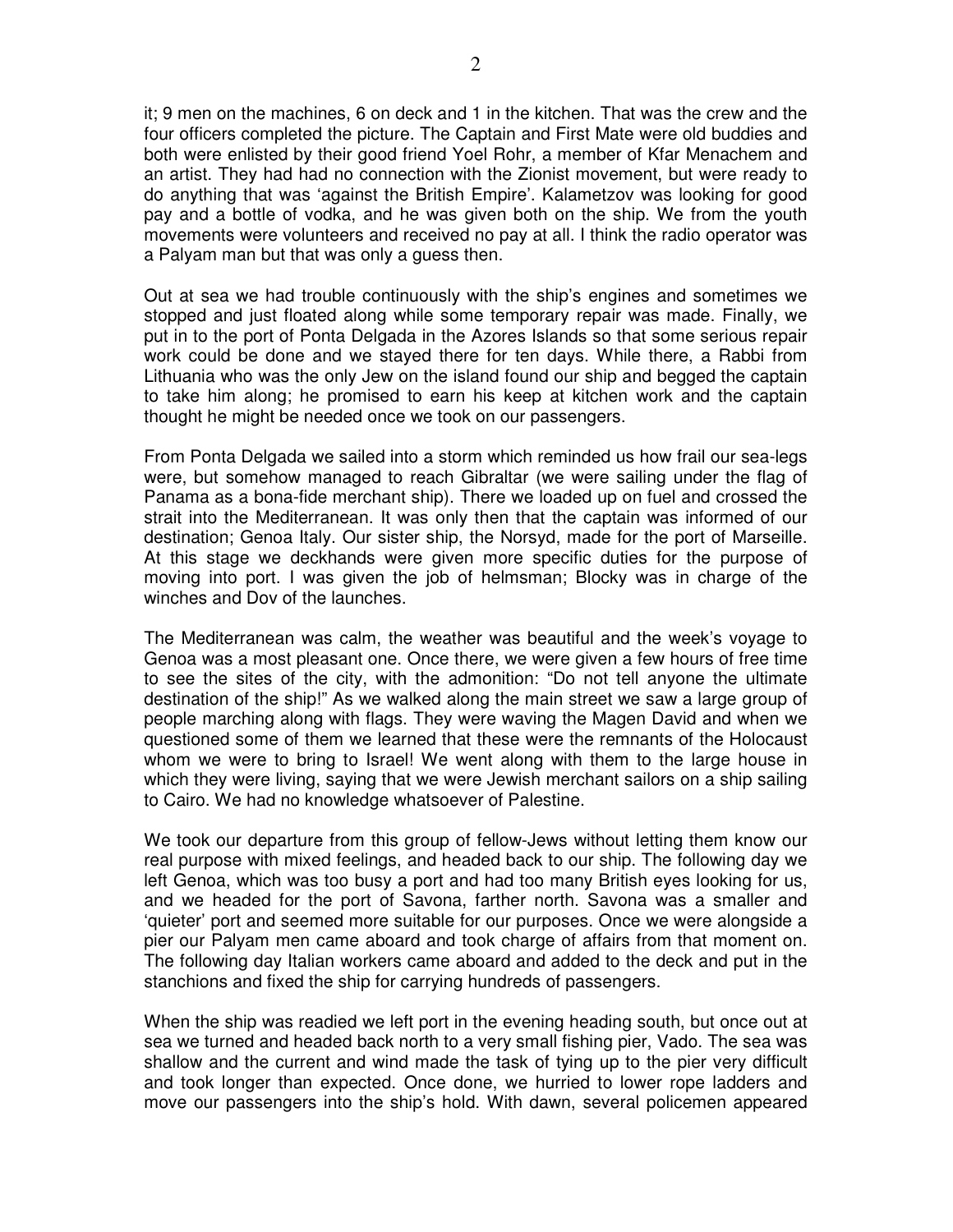before we had completed loading all the passengers. They wanted to quarantine the ship but the Palyam boys convinced them to allow us to finish loading the passengers instead of leaving them sitting in the sun on the shore. The policemen agreed and once all were aboard we cut the lines and ran. The police were angry but helpless, and the Hagana people left behind placated them and did all the explaining. (I may also add that we left behind the American journalist, I. F. Stone who had contracted with the Hagana to write the story of the illegal aliya. The Hagana people promised Stone that he could make aliya with our sister ship which was soon to leave for Palestine from southern France. He did make aliya on that ship and wrote an interesting account of the voyage, "Underground to Palestine").

We sailed south along the coast of Italy and through the Strait of Messina. We were on our way to Palestine with a cargo of about 1230 Jews. Half the passengers were Polish and most of the remainder was Greek, with a few Italians and a handful of Russian partisans. The latter were very helpful in caring for the needs of the rest of the passengers and for maintaining a high morale. Conditions were extremely crowded, sanitary facilities were minimal and the logistics of supplying water and food to all were complicated and difficult. These passengers who had gone through so much difficulties and dangers in the past years still had this voyage under these harsh conditions before them, before they would be able, hopefully, to settle down and rebuild their life anew in Palestine.

There was no room anywhere below deck for the sailors, so we all slept in the open air on the bridge. It was June and the weather was perfect. We had sailed for about a week towards the coast of Palestine and when we were about 100 miles from Haifa we sighted a plane circling overhead. More to the point, the plane had sighted us and we knew that His Majesty's fleet would soon appear. The following morning we were awakened by a shot that was fired across our bow, and we were informed that we were in the territorial waters of Palestine and we would be taken in tow to Haifa with the aid of the British fleet. We were surrounded by three British destroyers.

We had been informed by the Hagana radio that the ship's passengers were to be taken to the Atlit Detention Camp and therefore we should not resist capture. One destroyer attached our ship to its side and the British marines prepared to board and commandeer the vessel. We had taken down the Panama flag that had been flown until then and the Magen David now flew in its place. At the same time, a banner was strung across the length of the ship declaring us to be the "Hagana Ship, Josiah Wedgewood" in honor of the British Statesman who strongly supported what we called "Aliya Beth", and what the British called "Illegal Immigration".

As the British Marines prepared to board our ship and stood in ranks on the deck of the destroyer, all the passengers came out on deck and stood there in a solid wall. All, without a command or a word being uttered broke into the singing of Hatikvah. This was one of the most emotional and unforgettable moments in my life! We stood there in full view of Haifa and the Carmel range together with the mass of Holocaust survivors and a few young Palyamniks and about 15 young Americans singing Hatikvah while the British marines waited patiently. As the song died away they boarded the ship and towed us into port.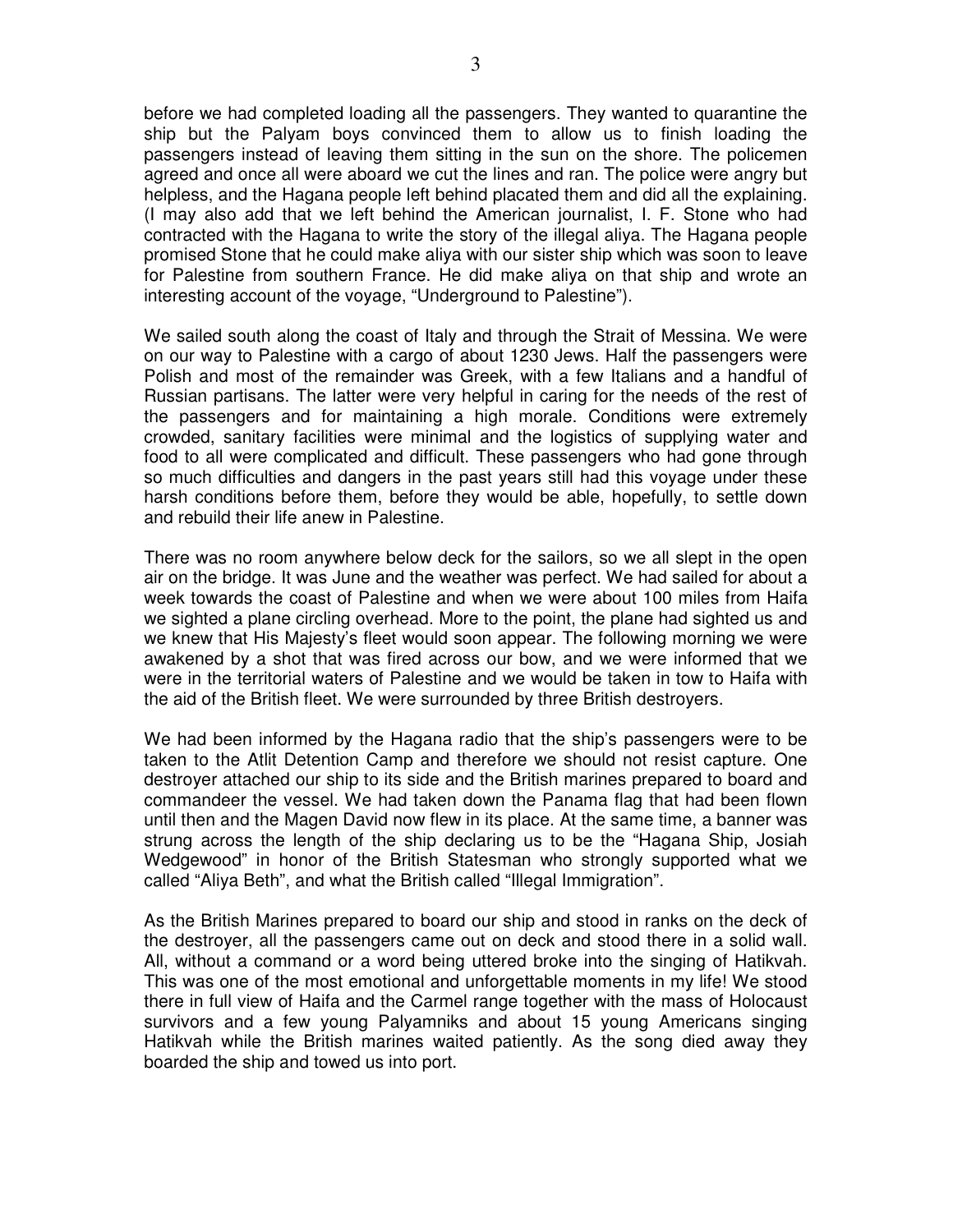We sailors were instructed to become Polish immigrants with Polish names of our own choosing. This was not difficult and none of us had identification with us anyway. The Palyamniks also made themselves unrecognizable. We were taken off the ship and transferred immediately to Egged busses that stood in a long line waiting to receive us. In a short time we were all on our way to the Atlit Detention Camp. We had arrived on what became known as 'Black Saturday'. On this day the British arrested all the leaders of the Jewish Agency and several thousand kibbutznikim in a desperate effort to capture the Hagana leadership. The barracks at Atlit were full of kibbutznikim so the British erected a temporary camp of tents next to the barracks and that was where we were to be held.

After the decontamination ceremony and showers in the permanent camp area, we were moved to the tent area and assigned 25 to a tent. Men and women were separated and we were given mess kits with which to eat our meals. We slept on mats on the ground. None of the Palyam boys reached Atlit; they had all disappeared en-route! That remained a mystery to us for many years.

Shortly after our arrival in camp the Hagana proceeded to get us out. First, the captain and first mate were 'removed', and then in twos, threes and fours, the rest of the crew. Our turn came 16 days after our arrival, and after we had all been transferred back to the permanent barracks. (The thousands of kibbutznikim had been interrogated and freed.) We were smuggled out of the camp and sent to the Hagana Hotel in Haifa. The following day we took the bus to Kibbutz Mishmar HaEmek and were reunited with our friends who had already made Aliya by devious means.

Since then, I reside in Kibbutz Ein Dor, as do all the others who came on the ship with me. Those who have passed away are buried there including my friend Menachem who arrived some time later on the Hagana ship "Hagana". Sadly, Dov Seligman who had come with us did not have the opportunity to live a normal span of life. When we settled in the Lower Galilee and began to build our new kibbutz he was shot from ambush and mortally wounded while driving a tractor and cultivating the land. This was on January  $29<sup>th</sup>$ , 1948 only one and one half years after arriving in Israel, and several months after his marriage. I married and raised my family in Kibbutz Ein Dor, and worked at farming the land, which had been my childhood dream. I was a cotton grower and ginner and classer for about 45 years. I am now retired but still try to maintain an active and productive life style.

## *Editorial note: the following is an article that Aryeh wrote in 2009, related to his duties in the U.S. Army during WW-II, few years before he got involved in Aliya Bet.*

 It all began in July 1944 when my outfit was camped in a field on the edge of the village of Manou which was located just about one km from the border of Normandy *[editorial note: Aryeh arrived at the invasion beaches of Normandy on D-Day + 5, as a truck driver of auxiliary forces]*. The First Army had recently broken out of the beachhead and advanced across to Brittany and up to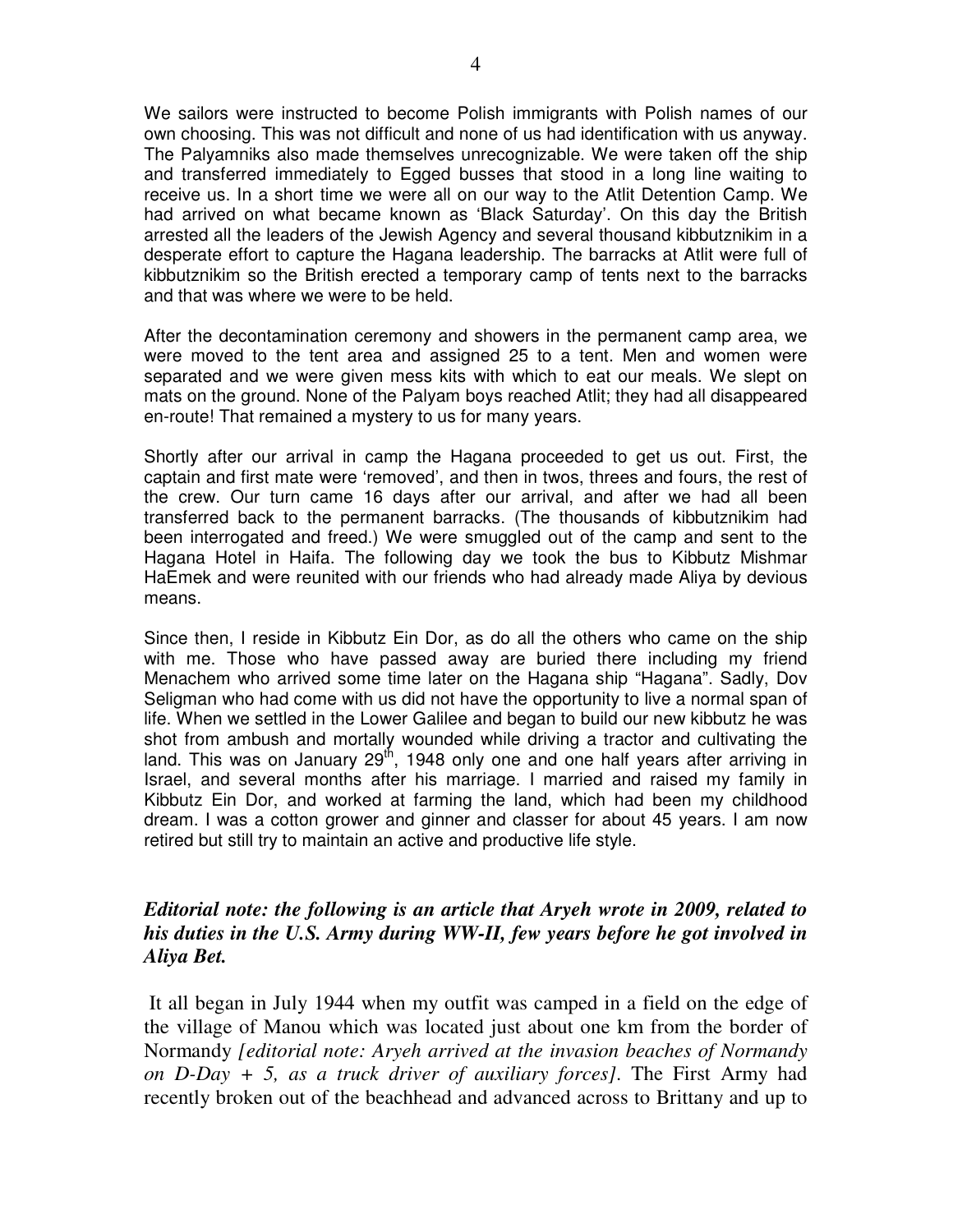Calais and North towards Paris, leaving behind small pockets of resistance at Falaise and Mortain. We set up our trucks and went to work (we repaired tires for the First Army). As the day progressed, three children of the village came by to see what we were doing and I asked them (I spoke French) who they were. The oldest boy told me they were brothers and sister and they were 8, 9 and 11 years old. They were cute kids so I took a photo of the three and made myself a note, Daniel, Michel and Mireille Goulet, Manou, E.&L., July 1944.



Aryeh waiting for his call to the Normandy beachhead in southern England

The Americans continued to advance and so did we, so after about a two or three weeks stay at that village we were off again and this time we did not stop until we reached the border of Belgium at Hirson. We camped and set up shop again at Micheroux, near Liege. I shall not continue with the details of our advance as this little story has to deal primarily with these three little children.

It was not until 1989, 45 years after the invasion that I came across this little 4x6 cm photo of the three little kids. On some sort of spur of the moment I decided to send them this photo, thinking that they probably had no other of themselves as children, as who would take photos like that during the war years. As I did not have a street address for them, I decided to mail the photo to the mayor of this little town, figuring that – as French villagers, they still lived where they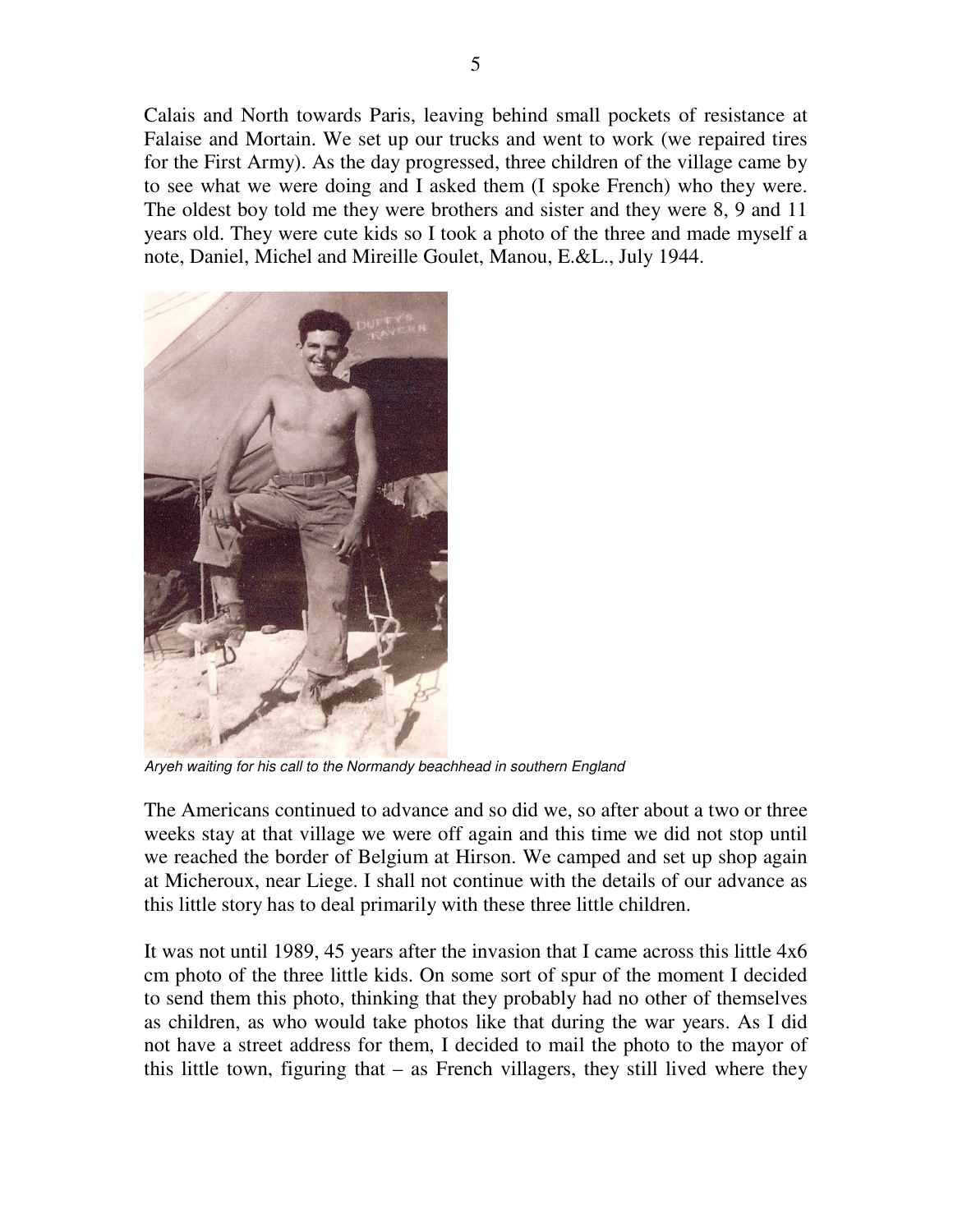were born. I should point out somewhere that these children did not know English so I wrote to them and to the mayor in French.

My guess was proved correct when I received a reply from the mayor (a woman, Denise Moreau) who informed me that she had delivered the photo as the parents lived in the village and some of the children lived there or in the nearby village of La Loupe. She invited me to visit and informed me that they would answer shortly. Indeed their reply arrived and they sent me a photo of themselves as grown adults in the company of their spouses and their younger sister who had been born after the war. From this point on there has been a sporadic but continuous interchange of postcards and letters, most of them dealing with holiday greetings. I would also like to point out that on the whole it was not Daniel or Michel who wrote to me, but their wives, Nicole and Denise. (Unfortunately, Michel Goulet passed away several years ago).

Recently, 65 years after the initial contact with three little French children, there was a dramatic development. I informed the Normandy Tourist Board of my pending visit to the beaches and was notified that I could receive a commemorative medal (65 year anniversary of the invasion) at any town hall of my choosing. I selected La Loupe, where Daniel now resides and which is several km outside the border of Normandy, and was informed that the matter would be arranged.

On September  $4<sup>th</sup>$  2009, I arrived at the house of Daniel Goulet in the company of my grandsons, Nir and Ron Graham. We were received very warmly by Daniel and his gracious wife, Nicole, and introduced to their daughter and friends and to Denise Goulet and Mireille and her husband. We spent the afternoon in their company and were hosted to a wonderful meal prepared by Nicole. This was followed by a tour of the vicinity of Manou and climaxed by the reception at the town hall of La Loupe where the Honorable Mayor, M George, presented me with the commemorative medal and said some very complementary words to which I made a short reply (in French). The  $40 - 50$ guests at the reception were offered delicious snacks and there was a toast to continued French – American friendship. This was how a very unusual day came to a "Happy End".

This was followed by an unplanned aftermath, when while visiting the Museum of the Invasion at Arromanches, where the British troops landed, I had a short conversation with the receptionist there and she announced to all those in the Museum at the time (probably one to two hundred Frenchmen) that there was a visitor with them who had been at Omaha Beach with the U S Army. I was given a hearty round of applause and then she also presented me with a commemorative medal. This was followed by very many requests for a photo